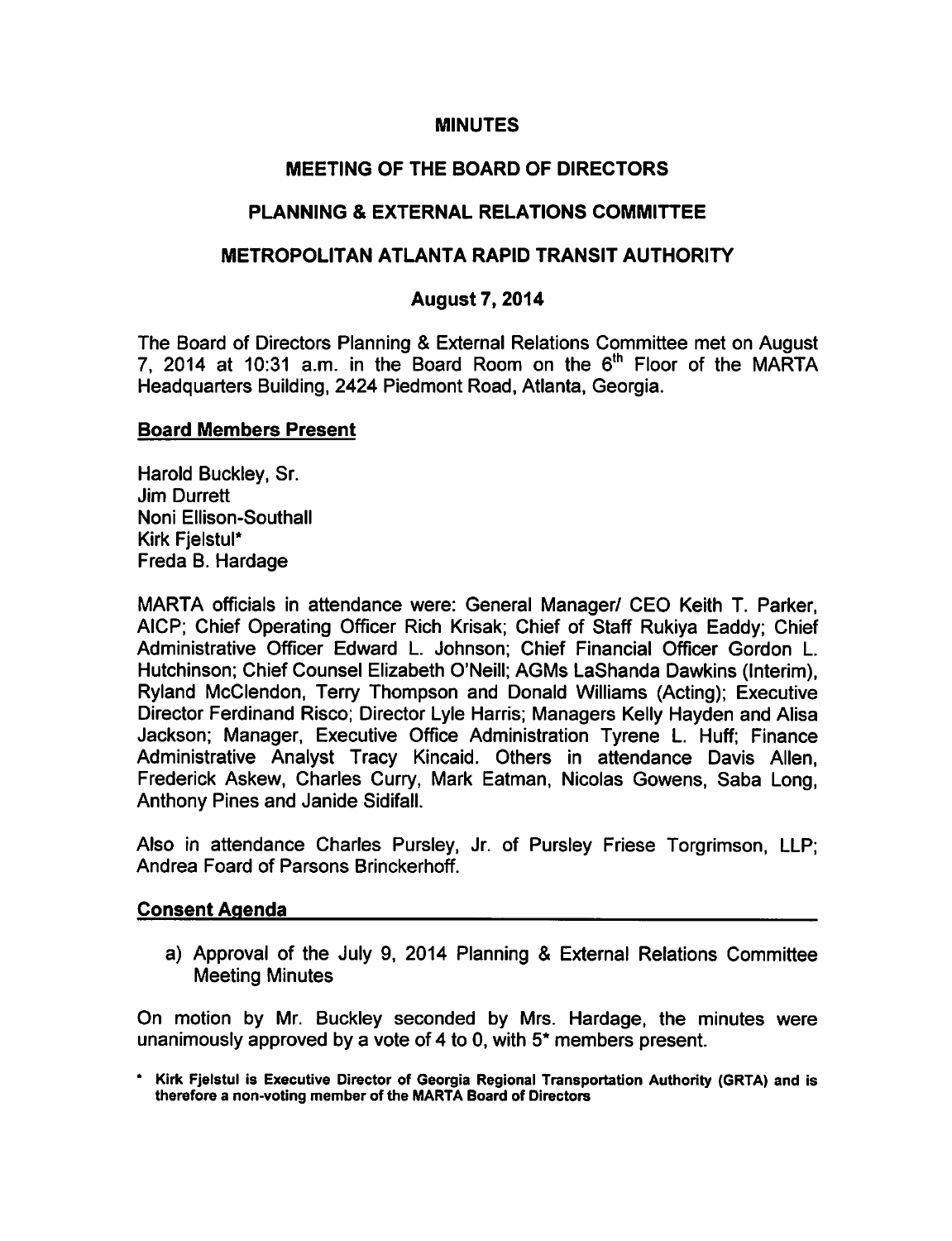#### Individual Agenda

#### Briefing - Proposed Bus Modifications for December 2014 Mark Up

Mr. Hayden briefed the Committee on the proposed changes for the December 2014 Service Modifications.

Route  $89$  – Flat Shoals/Scofield Road – Route 89 will be realigned to assume the Old National Highway (between Godby Road and Jonesboro Road), Jonesboro Road, Londonderry Way, Lancaster Lane and Shannon Parkway segments currently operating by Route 189 - Old National Highway/Union Station on all service days. Route 89 will be renamed Route 89-Old National Highway/Union Station. This will enable the higher ridership route (Route 89) to be streamlined allowing for a more direct trip and realign a route that is less frequent (Route 189) into an area that has lower ridership in response to community requests.

Route 140 – North Point/Mansell Road Park & Ride - This is a demonstration project operating to Windward Parkway and Alpharetta City Hall. There is an ongoing discussion with the University of Georgia, Reinhardt College and Georgia Perimeter College to restore service that was removed in 2010. Additionally, there is a new development, Avalon, composed of mixed used, retail, commercial, residential. Avalon is asking to add service along Old Milton Parkway for residents and employees, alike. Proposed service would go to Alpharetta City Hall, connecting to Old Milton Parkway, the colleges and Avalon. The route will connect to #185 Roswell Road. This is a mid-day, weekday route.

Route 143 - Windward Park & Ride. Currently a peak hour service only. This route will satisfy Old Milton Parkway to the universities and colleges. Every second trip northbound in the morning out of North Springs Station will continue to Windward Parkway; with the reverse taking place in the afternoon.

Route 180 - Fairburn/Palmetto - Currently operates from Palmetto on Main Street to College Park every 12 minutes during peak hours. The service has good ridership but not great ridership. MARTA is proposing a frequency increase of 10 minutes from Stonewall Tell location northbound to College Park and reduction from Stonewall Tell to every 24 minutes.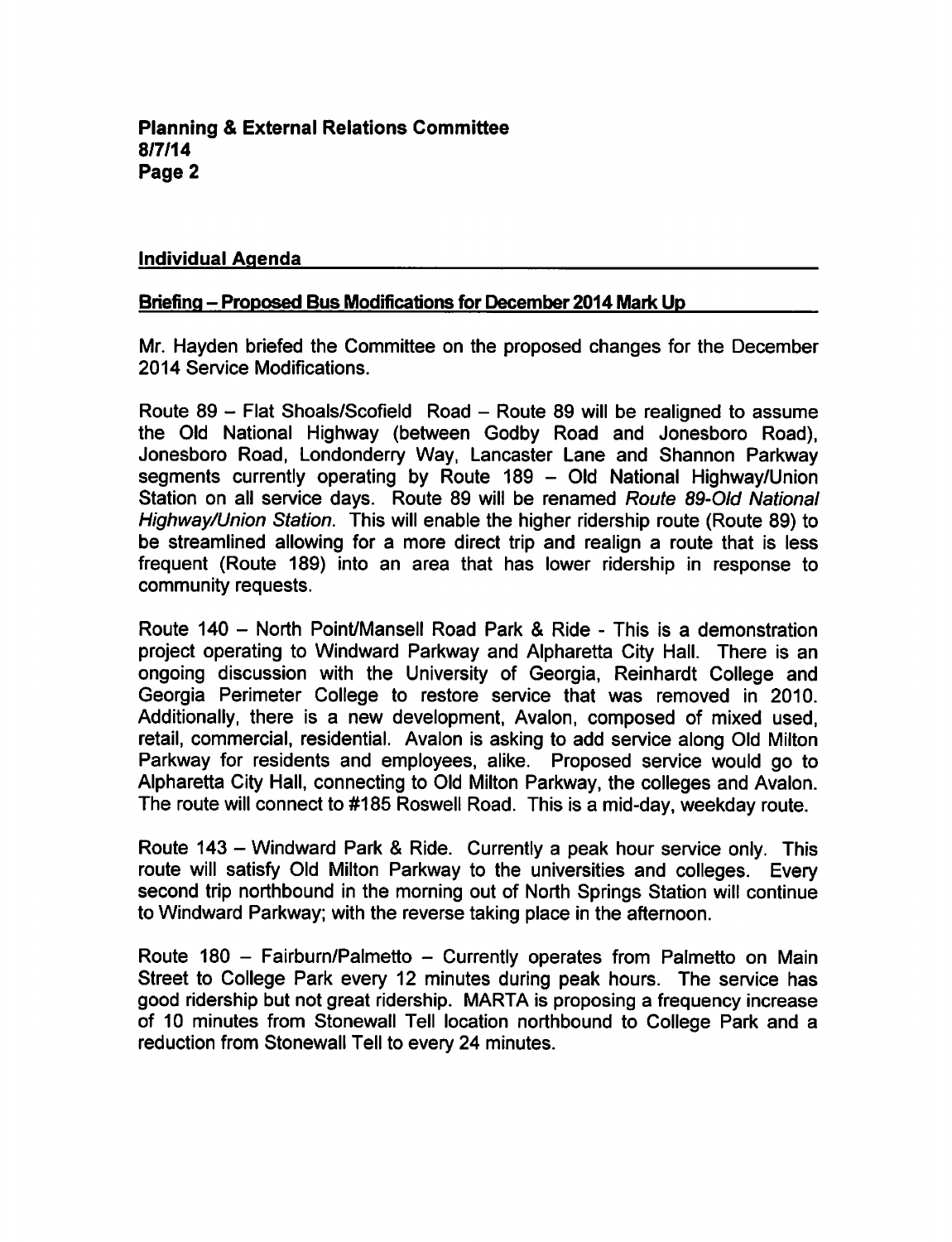### Briefing - Connect 400 Transit Initiative Update

Mr. Eatman provided a briefing to the Committee on the progress and status of the Connect 400 Transit Initiative.

The Study was initiated in 2011. An Alternative Analysis (AA) was conducted between  $2011 - 2013$ .

Early Scoping - Phase One was completed in the fall of 2013. During the winter of 2014, MARTA selected a Parsons Brinckerhoff-led consulting team to assist with the following project development activities:

- $^{\circ}$  Early Scoping Phase Two
- New Starts project evaluations
- <sup>o</sup> Selection of a (LPA)
- Environmental review to meet the requirements of the National Environmental Policy Act (NEPA)
- Request for entry into Project Development

Early Scoping – Phase Two began on June 23 with the publication of a Notice of Intent in the Federal Register and will end on August 8, 2014. Local elected officials were briefed and three public meetings were held:

- Tuesday, July 8, 2014, 6:30 to 8:00 p.m. at Johns Creek Environmental Campus, 8100 Holcomb Bridge Road, Roswell, GA 30022
- $^{\circ}$  Thursday, July 10, 2014, 6:30 8:00 p.m. at Georgia State University Alpharetta Center, 3775 Brookside Pkwy, Alpharetta, GA 30022
- $^{\circ}$  Thursday, July 17, 2014, 6:30 8:00 p.m. at Hampton Inn Atlanta -Perimeter Center, 769 Hammond Drive, NE, Atlanta, GA 30328

As part of Early Scoping - Phase Two, MARTA worked with Kennesaw State University to conduct a statistically valid survey of residents and employees in the GA 400 Corridor. The survey yielded 612 resident respondents and 463 employee respondents. Almost 80% of respondents in both surveys support expansion of MARTA to Windward Parkway. The majority also prefer to see heavy rail expansion.

Identified Issues or Areas of Concern:

Disconnect between public opinion on transit (mostly for improved service along the GA 400 Corridor) and some local politicians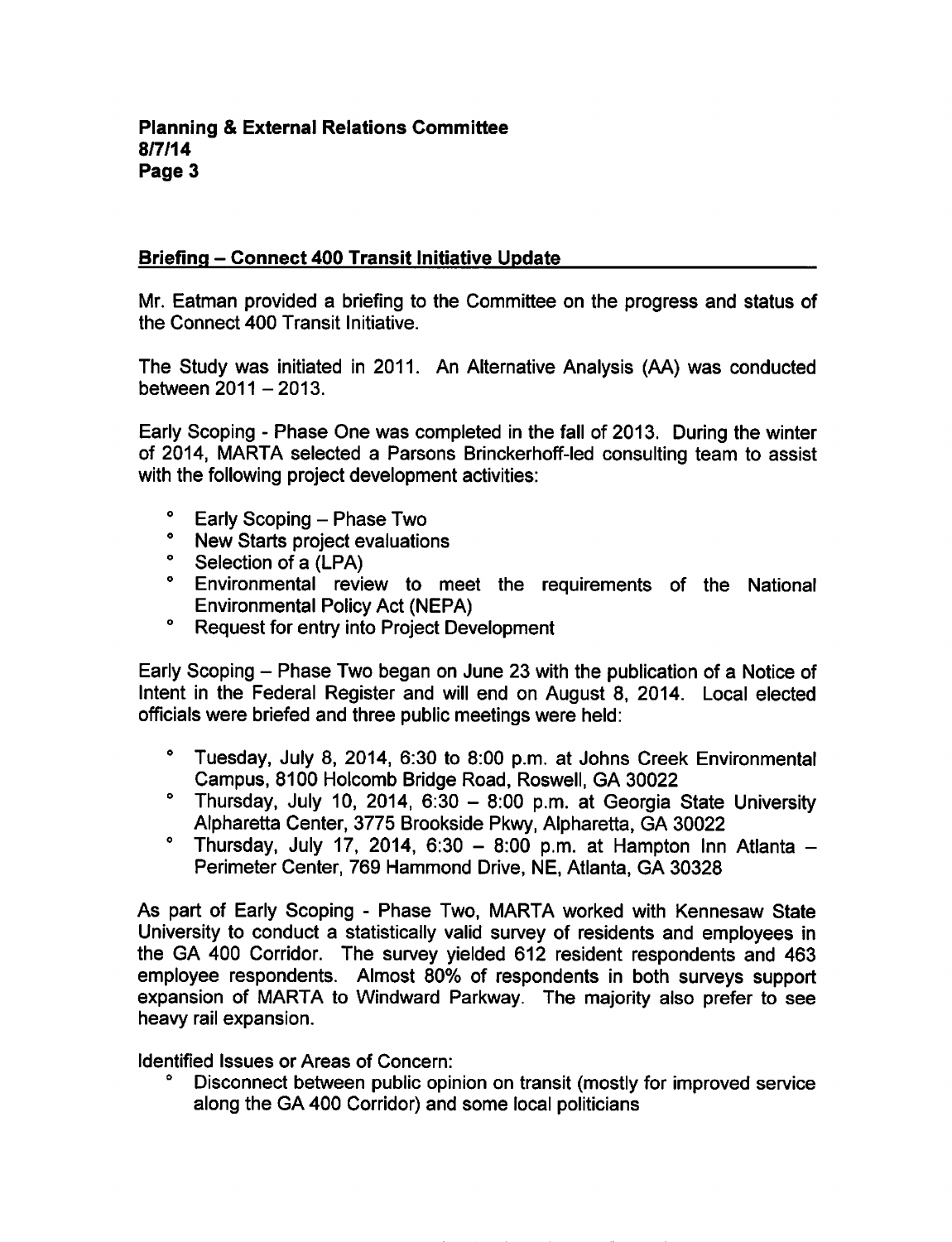- $\bullet$ Uncertainty in technology preference (Heavy Rail Transit (HRT), Light Rail Transit (LRT) or Bus Rapid Transit (BRT)). HRT remains the first preference but second place is shared almost equally between LRT and **BRT**
- $\bullet$ Uncertainty in alignment along GA 400
	- Neighborhoods in the Northridge area have been very vocal with their concerns and feedback. They prefer an alignment on the west side of GA 400, starting before Spalding Road and transitional back to the east side between the Chattahoochee River and the Windward Parkway area. This proposal would increase project costs, per mode by a minimum of \$100M, but would likely reduce impacts to residents and schools
- Home-Owners Associations (HOAs) and schools adjacent to the Corridor have raised concerns about potential human and natural environmental impacts, as well as traffic impacts
- Identification of a funding source for implementation and construction. Currently MARTA is working to identify possible local funding sources and establishing a financial plan for the project as it moves forward

#### Next Steps

- Complete Early Scoping Phase Two Summer 2014
- $\bullet$ Conduct conceptual environmental and engineering study - Fall 2014
- $^{\circ}$  Identify LPA with stakeholders Winter 2015
- $\bullet$ MARTA Board approval of SPA - Winter 2015
- $\bullet$ Initiate preparation of Draft Environmental Impact Statement (DEIS) -Spring 2015

# Briefing  $-$  FY 14 3<sup>rd</sup> and 4<sup>th</sup> Quarters Media Monitoring (January 1 to June 30. 2014

Ms. Jackson provided a briefing to the Committee on media results from FY 14 3<sup>rd</sup> and 4<sup>th</sup> Quarters.

The analysis of a news story is based on data provided by MARTA's media monitoring service Vocus, which the Authority began using July 1, 2012. Vocus covers such areas as: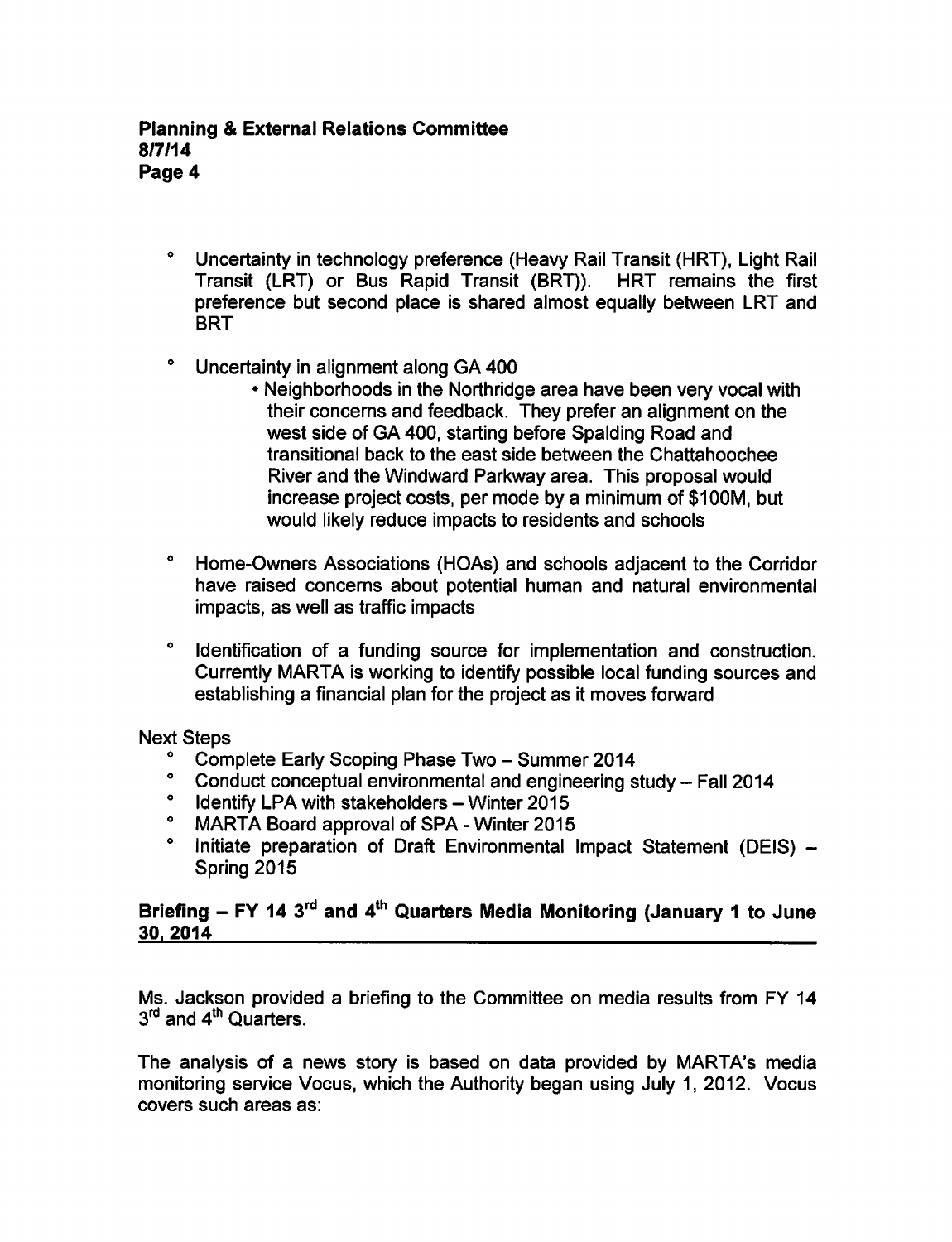#### **Planning & External Relations Committee** 8/7/14 Page 5

### - Tone

Positive – either entirely positive or very few negative or dissenting points Negative  $-$  either entirely negative or primarily negative Neutral – purely informational, general mention of MARTA, balance

- Subject Matter examples include stories about: "Take MARTA" "Ride With Respect" Service Improvements
- Ad Equivalency  $-$  what media coverage would cost if it were advertising space

### News Themes of MARTA Stories

- Opportunities: Service improvements, return to six-car trains, Moody's bond ratings and FY 15 Budget, Dump the Pump Scavenger Hunt, Buckhead Bridge opening, 35<sup>th</sup> Anniversary, "Ride With Respect"
- Challenges: snow storms, bus layovers, service delays
- Public Safety: attacks/fights on the system, Breeze Card fraud, 11Alive's "Raise Your Voice" campaign
- Legislative: 2014 Legislative Session, Highway Trust Fund (status) and Federal funding, Clayton County
- TOD Initiatives: Development Day, Dunwoody/State Farm, MLK

### Media Coverage Tone and Equivalency

- News by Tone Positive 44%
	- Negative 9%
	- Neutral: 47%

Positive coverage attributed to: Buckhead Bridge Opening and Service Improvements

Negative coverage attributed to: fights/incidents on the system and servicerelated issues

• Total Ad Equivalency – the media monitoring system determines publicity value based on an industry standard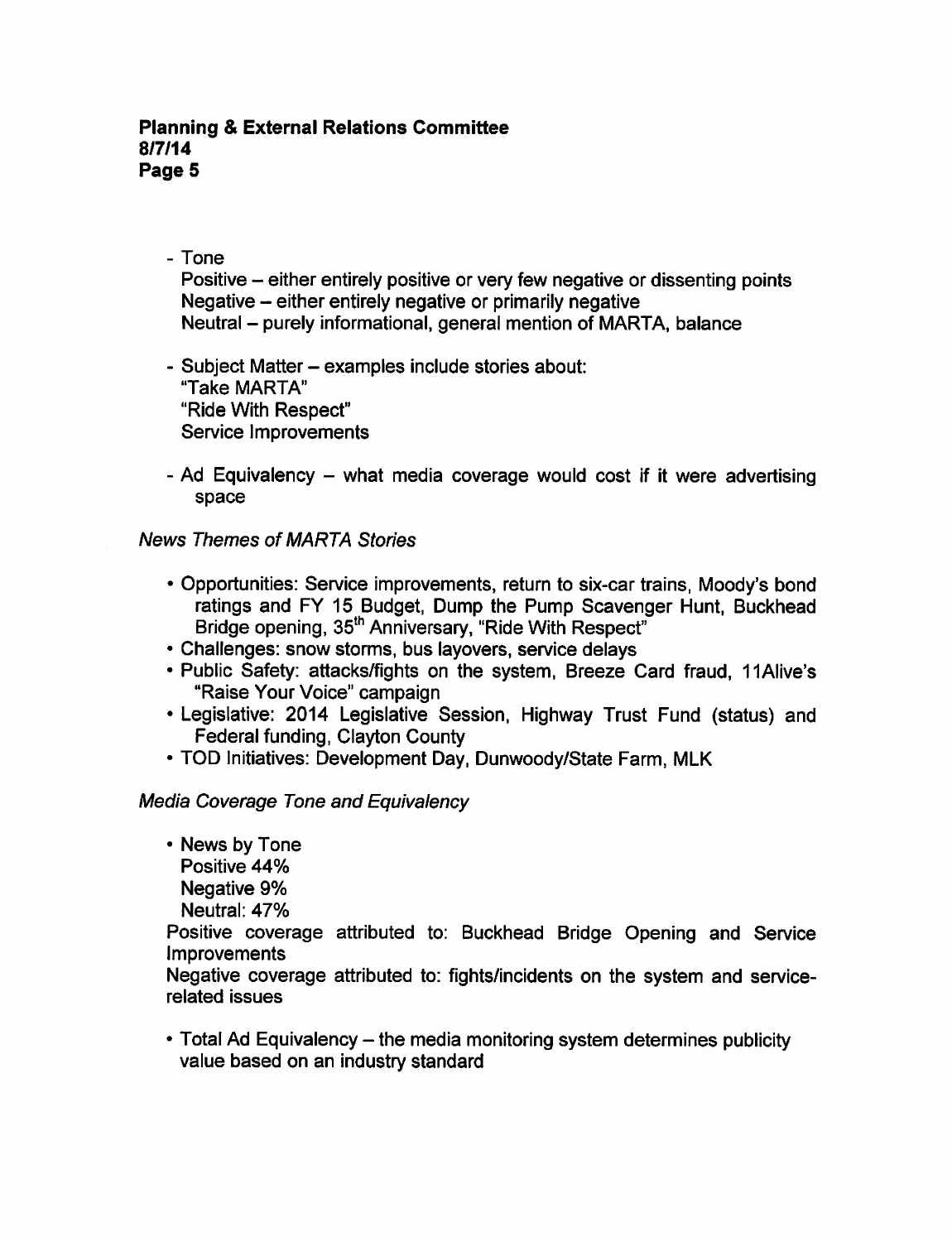#### Planning External Relations Committee 8/7/14 Page 6

"Ride With Respect" Media Coverage

- News by Tone Positive 52.5% Negative 7.5% Neutral 40%
- Total Ad Equivalency \$215,324

Stories included:

- Suspensions and curbing untoward "knucklehead" behavior
- HB 264: imposing fines for breaking MARTA laws
- Earned media opportunities from pitches or media inquiries for MPD

### TOD and Development Media Coverage

Ad Equivalency Total for Q3 and Q4: \$172,136

Stories included:

- State Farm move adjacent to Dunwoody MARTA Station
- TOD announcements: King Memorial

Overview of Accomplishments

- Pitched story ideas for TV, print and digital media pitches about MPD recruitment and safety efforts, Development Day, Buckhead Bridge opening, 35<sup>th</sup> Anniversary
- Hosted quarterly media briefing with CEO/GM and SMEs gained positive coverage on: "Ride With Respect", service enhancements, impact of 2014 Legislative Session
- Secured numerous positive, prominently placed stories on agency's TOD efforts in Atlanta Business Chronicle and Atlanta Journal Constitution and trade publications
- Responded rapidly to negative stories to provide accurate information, including responses to rumors, misinformation about accidents, inaccurate service information, customer complaints, etc.
- Managed a dozen requests from film location scouts to use MARTA property